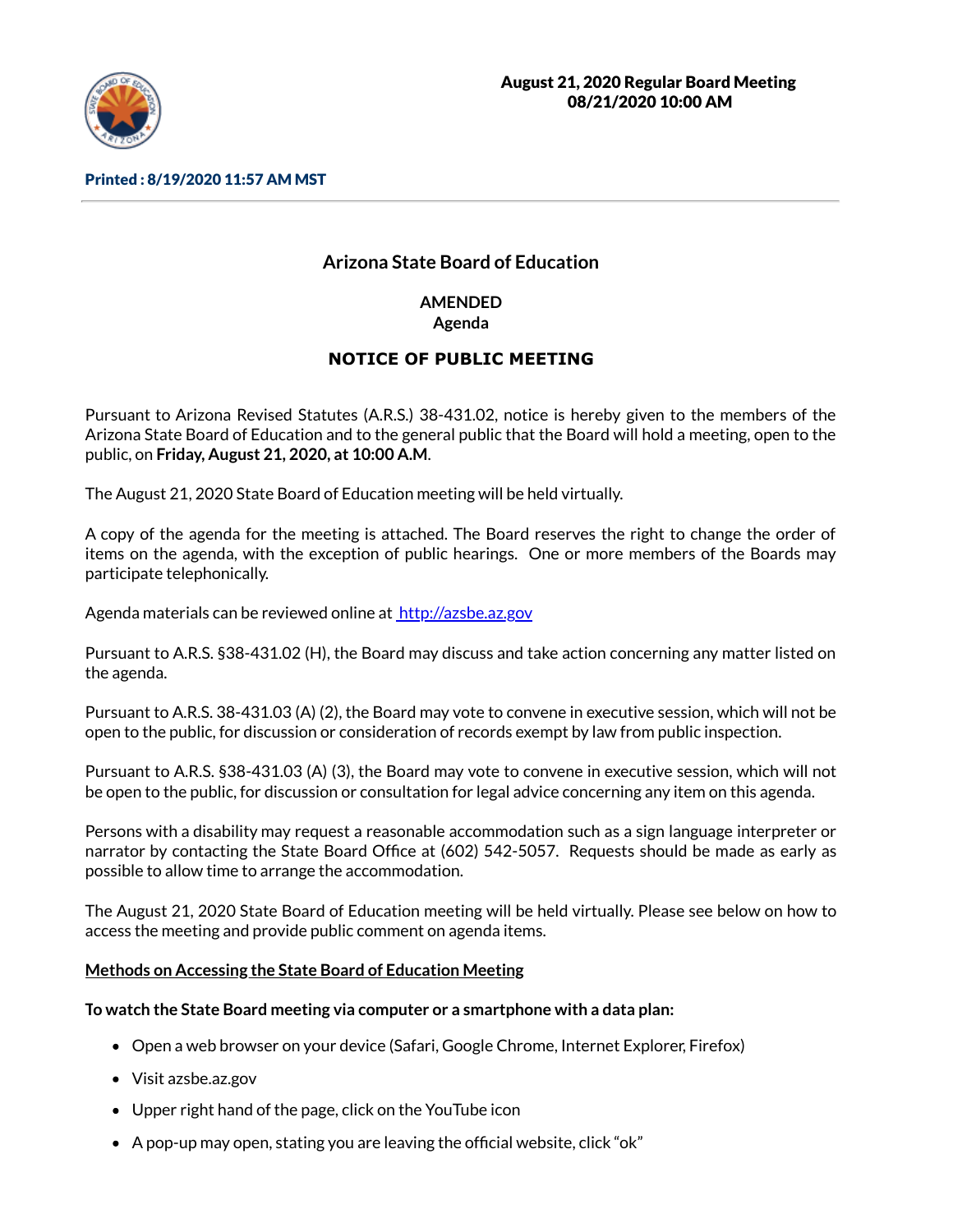When the meeting starts, you will see a "live" video. If you do not see this, and the meeting's start time has passed, you may need to hit the refresh button on your browser

Direct Link: <https://www.youtube.com/channel/UCsNwAaD9tyciKskyp0R2e5A>

If you do not have internet access to watch the meeting, please contact the Board's office at (602) 542-5057 and a staff member will assist you.

#### **Procedure for Submitting Public Comment:**

For individuals wishing to submit public comment (Agenda Items #2, #4, #6 and #8)

#### **Written Comment:**

Written comments for the meeting will be accepted by:

- email *[inbox@azsbe.az.gov](mailto:inbox@azsbe.az.gov)*
- fax to  $(602)$  542-3046
- USPS to 1700 W. Washington St., Executive Tower, Suite 300, Phoenix, Arizona 85007

**The deadline to submit a written comment will be Thursday, August 20, 2020 at 12:00 PM.**

Written comments received after the deadline will not be posted and will not be provided to members.

Written comments will not be read into the record, however, staff will post all written comments received by the deadline on the Board's agenda by **Thursday, August 20, 2020 at 5:00 PM.**

### **Verbal Comment:**

Individuals must register to submit a verbal comment at the meeting. Please use the link below to register.

### **The deadline to register for a verbal comment will be Thursday, August 20, 2020 at 12:00 PM.**

By registering, you are submitting a request to speak form and Board staff will call on you to speak during the appropriate public comment agenda item.

Please review the Board's agenda to determine at which public comment agenda item (#2, #4, #6, #8) you will be called. The name in which you register **MUST** match the name on the account when signing into the meeting to speak. Prior to the meeting, you may need to download the Zoom application to your device and create an account to ensure name matching. Board staff will only call speakers once and then will move on to the next speaker. If you miss your turn, Board staff will attempt again at the end of the list. The order in which names are called will be in the order in which the registrations are received.

All Board policies in regard to public comment at in-person meetings are transferable to verbal public comment for virtual meetings. Verbal public comments are limited to three minutes unless adjusted by the State Board President at the start of the meeting.

Please use this link to register: [https://us02web.zoom.us/webinar/register/WN\\_](https://us02web.zoom.us/webinar/register/WN_J23FvjyZTku8OGJ6bleI1A) J23FvjyZTku8OGJ6bleI1A

If you need assistance with registering, please contact the Board's office at (602) 542-5057 and a staff member will assist you.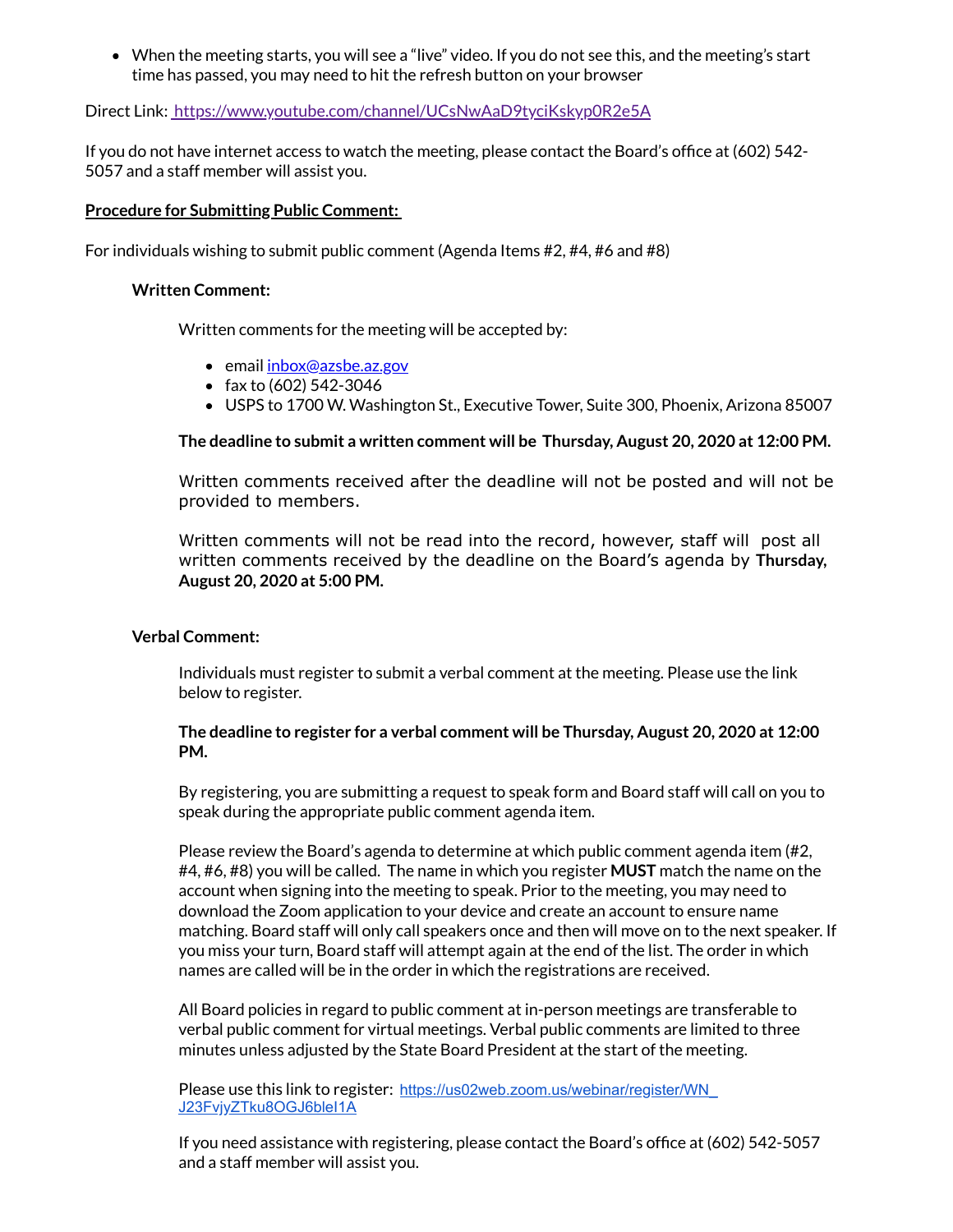If you do not have internet access to register for a virtual comment, please contact the Board's office at (602) 542-5057 and a staff member will assist you.

DATED AND POSTED this 19th day of August, 2020.

Arizona State Board of Education

By:

Alicia Williams Executive Director (602) 542-5057

10:00 a.m. CALL TO ORDER AND ROLL CALL

#### 1. BUSINESS REPORTS

The Board may discuss and take action concerning any matters listed on the agenda for Business Reports.

- A. President's Report
	- 1. Welcome Dr. Robert Robbins
	- 2. Recognition of Dr. Rita Cheng
- B. Superintendent's Report
	- 1. Update on Department Activities
- C. Executive Director's Report

### 2. CALL TO THE PUBLIC

This is the time for the public to comment on non-agendized and consent agenda items. Members of the Board may not discuss items that are not specifically identified on the agenda. Therefore, pursuant to A.R.S. § 38-431.01(H), action taken as a result of public comment will be limited to directing staff to study the matter, responding to any criticism or scheduling the matter for further consideration and decision at a later date.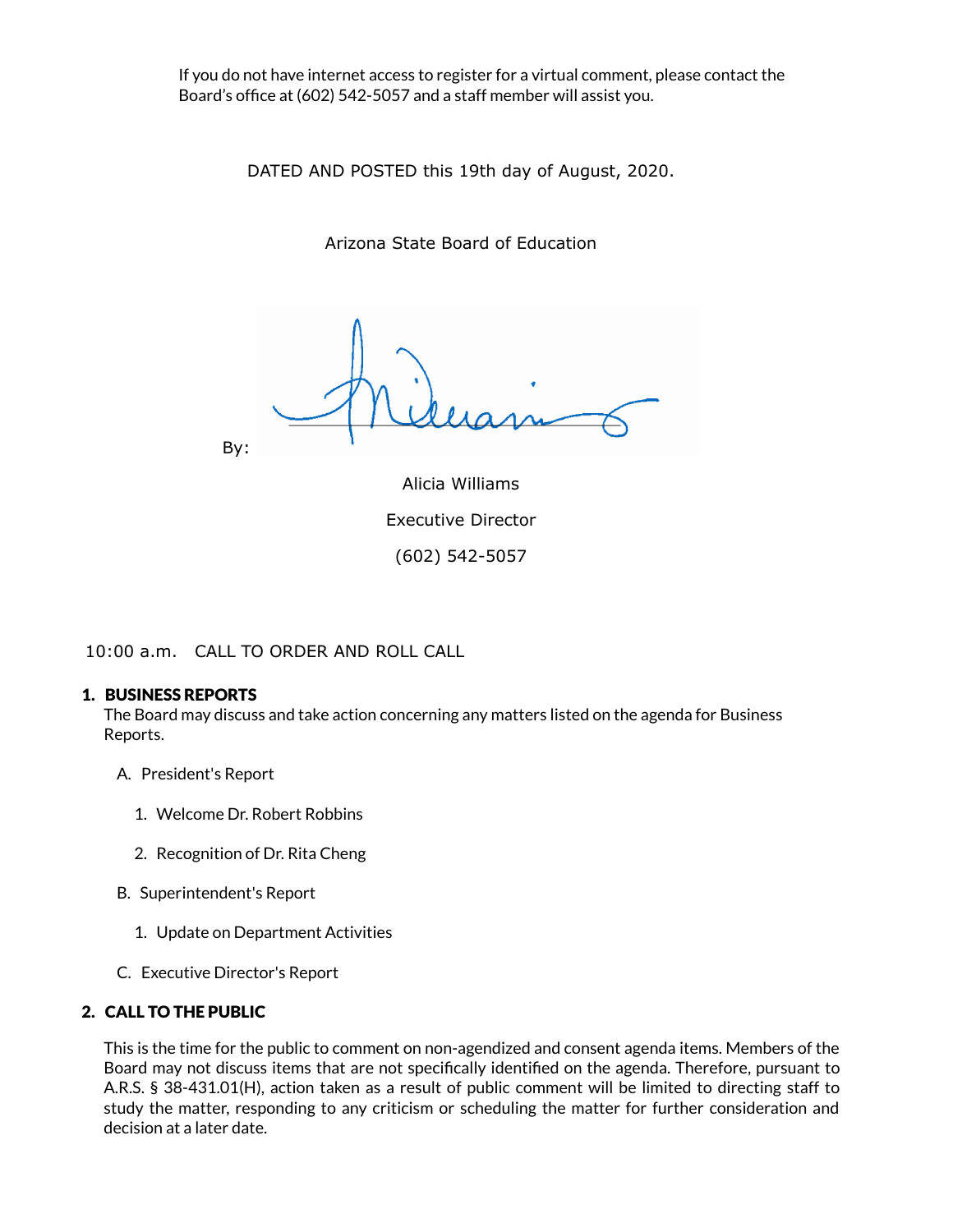# **Written Comment:**

Written comments for the meeting will be accepted by:

- email [inbox@azsbe.az.gov](mailto:inbox@azsbe.az.gov)
- fax to  $(602)$  542-3046
- USPS to 1700 W. Washington St., Executive Tower, Suite 300, Phoenix, Arizona 85007

#### **The deadline to submit a written comment will be Thursday, August 20, 2020 at 12:00 PM.**

Written comments received after the deadline will not be posted and will not be provided to members.

Written comments will not be read into the record, however, staff will publicly post all written comments received by the deadline on the Board's agenda by **Thursday, August 20, 2020 at 5:00 PM.**

#### **Verbal Comment:**

Individuals must register to submit a verbal comment at the meeting. Please use the link below to register.

#### **The deadline to register for a verbal comment will be Thursday, August 20, 2020 at 12:00 PM.**

By registering, you are submitting a request to speak form and Board staff will call on you to speak during the appropriate public comment agenda item.

Please review the Board's agenda to determine at which public comment agenda item (#2, #4, #6, #8) you will be called. The name in which you register **MUST** match the name on the account when signing into the meeting to speak. Prior to the meeting, you may need to download the Zoom application to your device and create an account to ensure name matching. Board staff will only call speakers once and then will move on to the next speaker. If you miss your turn, Board staff will attempt again at the end of the list. The order in which names are called will be in the order in which the registrations are received.

All Board policies in regard to public comment at in-person meetings are transferable to verbal public comment for virtual meetings. Verbal public comments are limited to three minutes unless adjusted by the State Board President at the start of the meeting.

Please use this link to register: [https://us02web.zoom.us/webinar/register/WN\\_J23FvjyZTku8OGJ6bleI1A](https://us02web.zoom.us/webinar/register/WN_J23FvjyZTku8OGJ6bleI1A)

If you need assistance with registering, please contact the Board's office at (602) 542-5057 and a staff member will assist you.

If you do not have internet access to register for a virtual comment, please contact the Board's office at (602) 542-5057 and a staff member will assist you.

### 3. CONSENT AGENDA

All items on this Consent Agenda will be considered by a single motion with no discussion, unless an item is removed and discussed as a regular agenda item upon the request of any Board member.

- A. Consideration to determine that Morenci Unified School District No. 22 is in compliance with the Uniform System of Financial Records
- B. Approval of the addition of degrees to the degree matrix to meet the Subject Matter Expert certificate degree requirement and subject knowledge exam waiver
- C. Approval of the Northern Arizona University School Counseling educator preparation program leading to educator certification
- D. Approval of Grand Canyon University as an Alternative Educator Preparation Program for elementary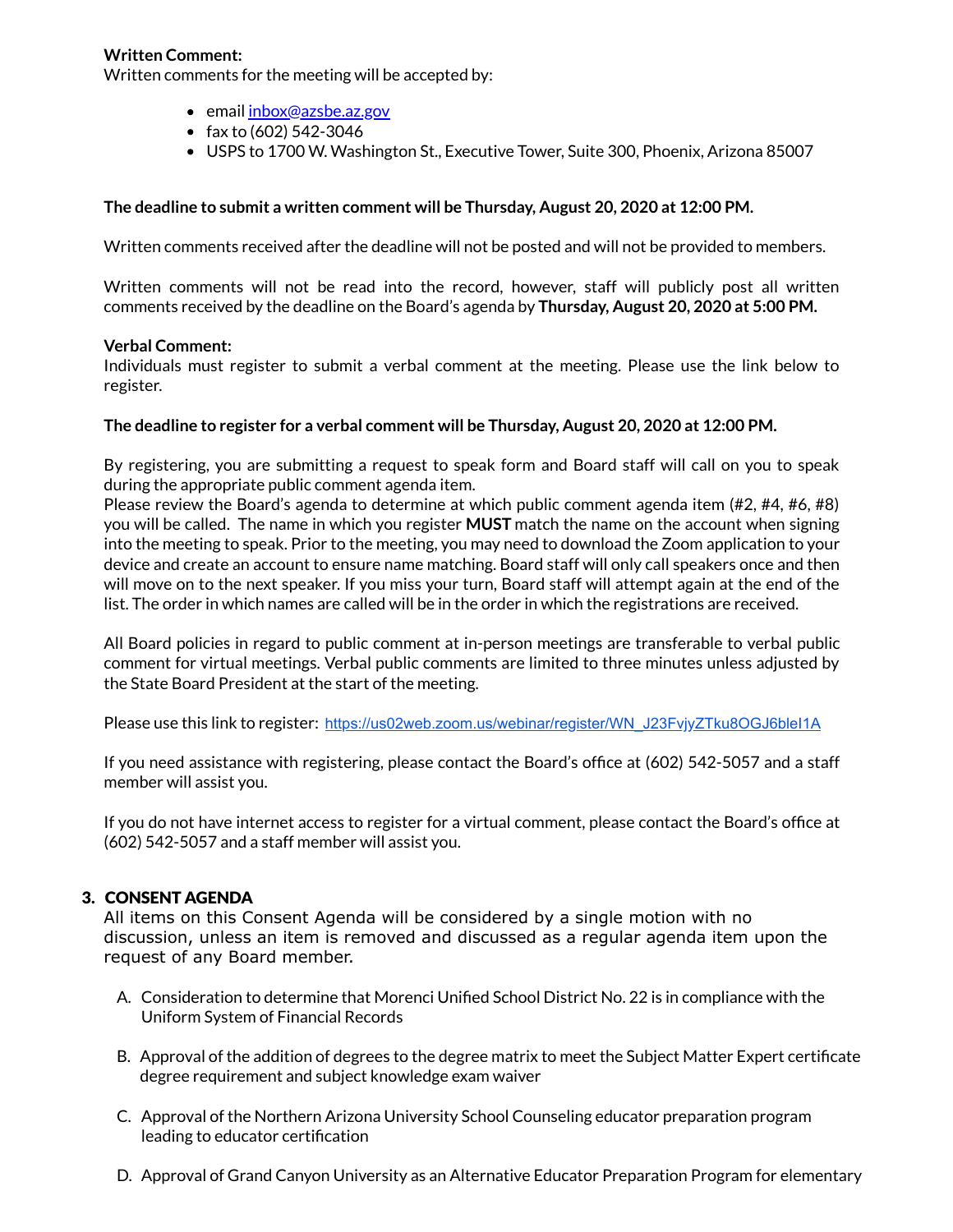and secondary education

- E. Approval of the Move on When Reading (MOWR) local education agency (LEA) and charter school literacy plans for release of K-3 Reading Base
- F. Approval of the contracts for Nita M. Lowey 21st Century Community Learning Center Cycle 16 Title IVB Grant Awards
- G. Approval of the USDA Farm to School Grant Program award
- H. Approval of the Special Education Advisory Panel (SEAP) Membership for SY 20/21
- I. Approval of appointment to superintendent position to the Professional Practices Advisory Committee
- J. Approval of the award of the 2020 School Safety Program to schools on the waitlist
- K. UPDATED Approval of Arizona Online Instruction (AOI) applications for the 2020-2021 school year as part of the abridged AOI application process - UPDATED
- L. Receipt of update on the timeline for the revision process for Arizona's Educational Technology Standards

# 4. CALL TO THE PUBLIC

This is the time for the public to comment on general session items. Members of the Board may not discuss items that are not specifically identified on the agenda. Therefore, pursuant to A.R.S. § 38-431.01(H), action taken as a result of public comment will be limited to directing staff to study the matter, responding to any criticism or scheduling the matter for further consideration and decision at a later date.

#### **Written Comment:**

Written comments for the meeting will be accepted by:

- email *[inbox@azsbe.az.gov](mailto:inbox@azsbe.az.gov)*
- fax to  $(602)$  542-3046
- USPS to 1700 W. Washington St., Executive Tower, Suite 300, Phoenix, Arizona 85007

#### **The deadline to submit a written comment will be Thursday, August 20, 2020 at 12:00 PM.**

Written comments received after the deadline will not be posted and will not be provided to members.

Written comments will not be read into the record, however, staff will publicly post all written comments received by the deadline on the Board's agenda by **Thursday, August 20, 2020 at 5:00 PM.**

### **Verbal Comment:**

Individuals must register to submit a verbal comment at the meeting. Please use the link below to register.

### **The deadline to register for a verbal comment will be Thursday, August 20, 2020 at 12:00 PM.**

By registering, you are submitting a request to speak form and Board staff will call on you to speak during the appropriate public comment agenda item.

Please review the Board's agenda to determine at which public comment agenda item (#2, #4, #6, #8) you will be called. The name in which you register **MUST** match the name on the account when signing into the meeting to speak. Prior to the meeting, you may need to download the Zoom application to your device and create an account to ensure name matching. Board staff will only call speakers once and then will move on to the next speaker. If you miss your turn, Board staff will attempt again at the end of the list. The order in which names are called will be in the order in which the registrations are received.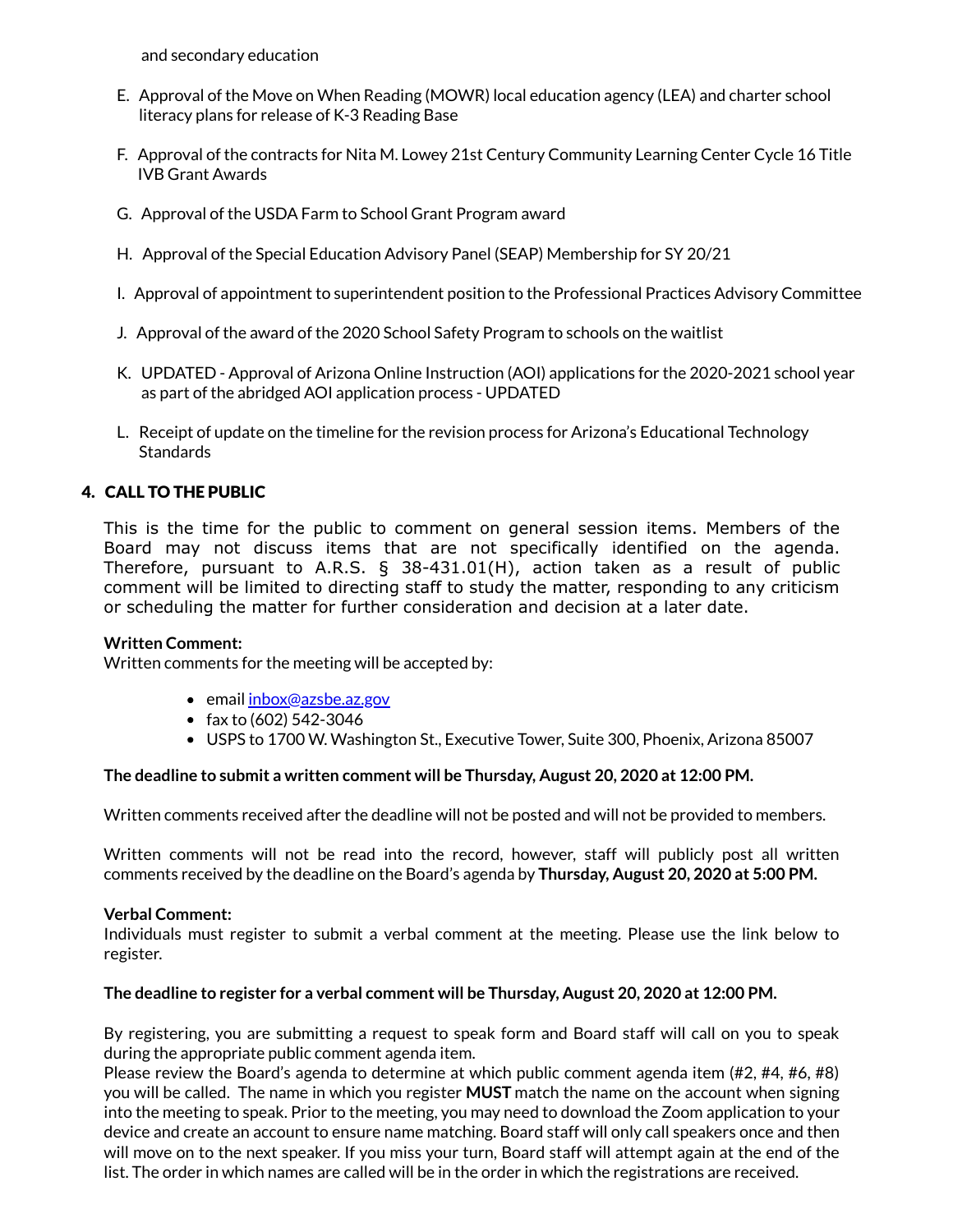All Board policies in regard to public comment at in-person meetings are transferable to verbal public comment for virtual meetings. Verbal public comments are limited to three minutes unless adjusted by the State Board President at the start of the meeting.

Please use this link to register: [https://us02web.zoom.us/webinar/register/WN\\_J23FvjyZTku8OGJ6bleI1A](https://us02web.zoom.us/webinar/register/WN_J23FvjyZTku8OGJ6bleI1A)

If you need assistance with registering, please contact the Board's office at (602) 542-5057 and a staff member will assist you.

If you do not have internet access to register for a virtual comment, please contact the Board's office at (602) 542-5057 and a staff member will assist you.

# 5. GENERAL SESSION

- A. UPDATED Update on rulemaking procedures regarding A.A.C. Article 15, Empowerment Scholarship Accounts - UPDATED
- B. Presentation, discussion and possible action to open rulemaking procedures on R7-2-301 Minimum Course of Study and Competency Goals for Students in Common Schools and R7-2-302 Minimum Course of Study and Competency Requirements for Graduation from High School
- C. UPDATED Presentation, discussion and possible action to approve the FY 2022 State Board of Education budget request - UPDATED
- D. Presentation, discussion and possible action to approve the schedule for the Distance Learning Plan Implementation Evaluation
- E. Presentation, discussion, and possible action to make the Grade 9 or 10 Assessment Determination pursuant to the Board's 5-Year Assessment Plan
- F. Presentation and discussion regarding follow-up with local education agencies on the educational opportunities provided during school closures
- G. Presentation, discussion and possible action to eliminate administration of AIMS Science in the 2020- 2021 school year

### 6. CALL TO THE PUBLIC

This is the time for the public to comment on items on the certification enforcement actions consent agenda. Members of the Board may not discuss items that are not specifically identified on the agenda. Therefore, pursuant to A.R.S. § 38-431.01(H), action taken as a result of public comment will be limited to directing staff to study the matter, responding to any criticism or scheduling the matter for further consideration and decision at a later date.

### **Written Comment:**

Written comments for the meeting will be accepted by:

- email [inbox@azsbe.az.gov](mailto:inbox@azsbe.az.gov)
- fax to  $(602)$  542-3046
- USPS to 1700 W. Washington St., Executive Tower, Suite 300, Phoenix, Arizona 85007

### **The deadline to submit a written comment will be Thursday, August 20, 2020 at 12:00 PM.**

Written comments received after the deadline will not be posted and will not be provided to members.

Written comments will not be read into the record, however, staff will publicly post all written comments received by the deadline on the Board's agenda by **Thursday, August 20, 2020 at 5:00 PM.**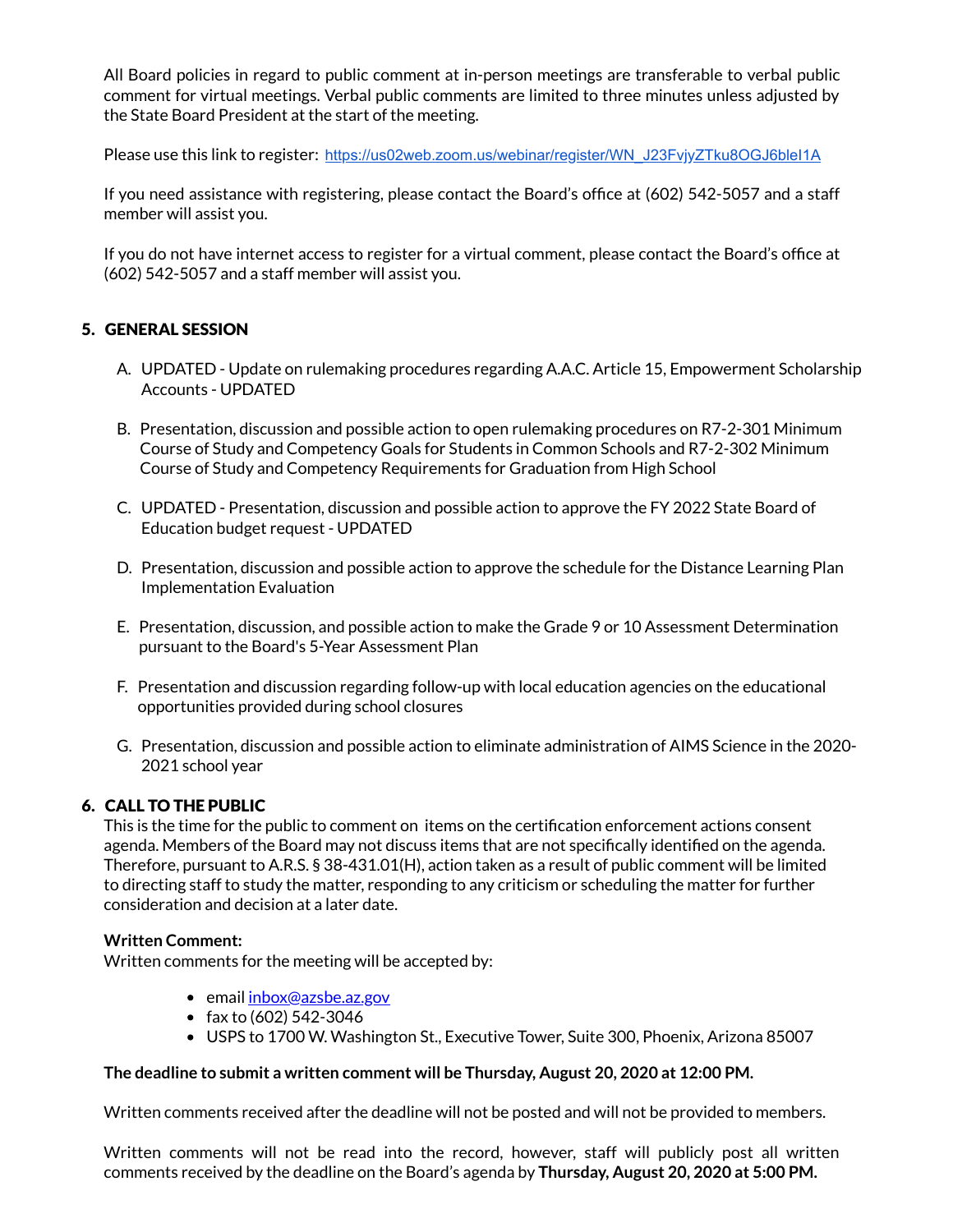# **Verbal Comment:**

Individuals must register to submit a verbal comment at the meeting. Please use the link below to register.

### **The deadline to register for a verbal comment will be Thursday, August 20, 2020 at 12:00 PM.**

By registering, you are submitting a request to speak form and Board staff will call on you to speak during the appropriate public comment agenda item.

Please review the Board's agenda to determine at which public comment agenda item (#2, #4, #6, #8) you will be called. The name in which you register **MUST** match the name on the account when signing into the meeting to speak. Prior to the meeting, you may need to download the Zoom application to your device and create an account to ensure name matching. Board staff will only call speakers once and then will move on to the next speaker. If you miss your turn, Board staff will attempt again at the end of the list. The order in which names are called will be in the order in which the registrations are received.

All Board policies in regard to public comment at in-person meetings are transferable to verbal public comment for virtual meetings. Verbal public comments are limited to three minutes unless adjusted by the State Board President at the start of the meeting.

Please use this link to register: [https://us02web.zoom.us/webinar/register/WN\\_J23FvjyZTku8OGJ6bleI1A](https://us02web.zoom.us/webinar/register/WN_J23FvjyZTku8OGJ6bleI1A)

If you need assistance with registering, please contact the Board's office at  $(602)$  542-5057 and a staff member will assist you.

If you do not have internet access to register for a virtual comment, please contact the Board's office at (602) 542-5057 and a staff member will assist you.

# 7. CONSENT AGENDA - CERTIFICATION ENFORCEMENT ACTIONS

All items on this Consent Agenda will be considered by a single motion with no discussion, unless an item is removed and discussed as a regular agenda item upon the request of any Board member.

- A. Approval of the voluntary surrender of the educator certificates held by:
	- 1. Joseph Dugan, Case no. C-2019-242
		- a. Joseph Dugan, Case no. C-2019-242 Supporting Documents
	- 2. David Merrill, Case no. C-2017-318 and C-2019-384
		- a. David Merrill, Case no. C-2017-318 and C-2019-384 Supporting Documents
	- 3. Matthew Schenk, Case no. C-2019-310
		- a. Matthew Schenk, Case no. C-2019-310 Supporting Documents
	- 4. Alfonso Alva, Case no. C-2019-381
		- a. Alfonso Alva, Case no. C-2019-381 Supporting Documents
	- 5. Velma Dee, Case no. C-2019-575
		- a. Velma Dee, Case no. C-2019-575 Supporting Documents
	- 6. Kenneth Echols, Case no. C-2020-000278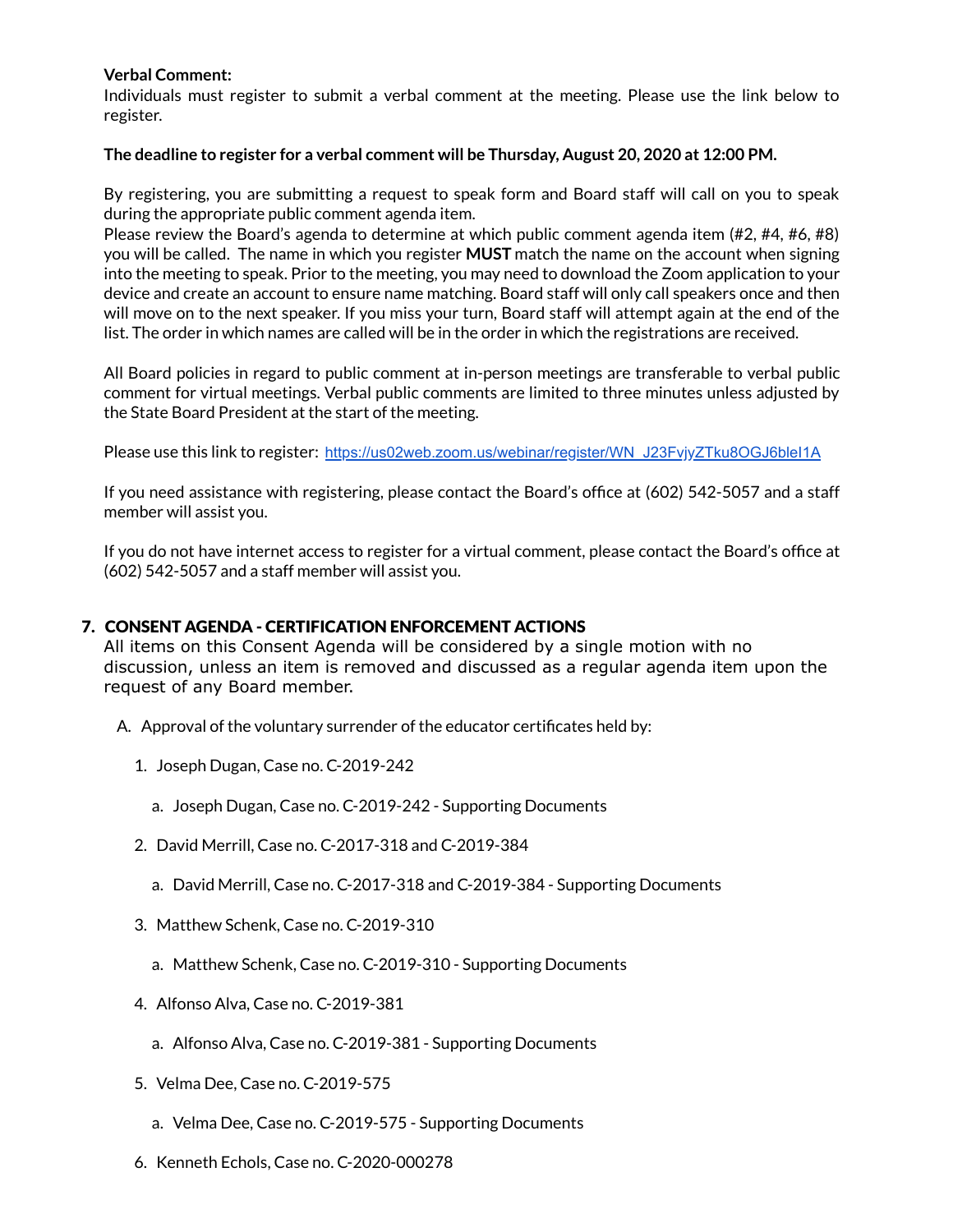- a. Kenneth Echols, Case no. C-2020-000278 Supporting Documents
- 7. Amber Hughes, Case no. C-2020-000102
	- a. Amber Hughes, Case no. C-2020-000102 Supporting Documents
- 8. Brian Lawson, Case no. C-2019-000786
	- a. Brian Lawson, Case no. C-2019-000786 Supporting Documents

# 8. CALL TO THE PUBLIC

This is the time for the public to comment on items on the certification enforcement actions on the general session. Members of the Board may not discuss items that are not specifically identified on the agenda. Therefore, pursuant to A.R.S. § 38-431.01(H), action taken as a result of public comment will be limited to directing staff to study the matter, responding to any criticism or scheduling the matter for further consideration and decision at a later date.

### **Written Comment:**

Written comments for the meeting will be accepted by:

- email [inbox@azsbe.az.gov](mailto:inbox@azsbe.az.gov)
- fax to  $(602)$  542-3046
- USPS to 1700 W. Washington St., Executive Tower, Suite 300, Phoenix, Arizona 85007

# **The deadline to submit a written comment will be Thursday, August 20, 2020 at 12:00 PM.**

Written comments received after the deadline will not be posted and will not be provided to members.

Written comments will not be read into the record, however, staff will publicly post all written comments received by the deadline on the Board's agenda by **Thursday, August 20, 2020 at 5:00 PM.**

### **Verbal Comment:**

Individuals must register to submit a verbal comment at the meeting. Please use the link below to register.

### **The deadline to register for a verbal comment will be Thursday, August 20, 2020 at 12:00 PM.**

By registering, you are submitting a request to speak form and Board staff will call on you to speak during the appropriate public comment agenda item.

Please review the Board's agenda to determine at which public comment agenda item (#2, #4, #6, #8) you will be called. The name in which you register **MUST** match the name on the account when signing into the meeting to speak. Prior to the meeting, you may need to download the Zoom application to your device and create an account to ensure name matching. Board staff will only call speakers once and then will move on to the next speaker. If you miss your turn, Board staff will attempt again at the end of the list. The order in which names are called will be in the order in which the registrations are received.

All Board policies in regard to public comment at in-person meetings are transferable to verbal public comment for virtual meetings. Verbal public comments are limited to three minutes unless adjusted by the State Board President at the start of the meeting.

Please use this link to register: [https://us02web.zoom.us/webinar/register/WN\\_J23FvjyZTku8OGJ6bleI1A](https://us02web.zoom.us/webinar/register/WN_J23FvjyZTku8OGJ6bleI1A)

If you need assistance with registering, please contact the Board's office at (602) 542-5057 and a staff member will assist you.

If you do not have internet access to register for a virtual comment, please contact the Board's office at (602) 542-5057 and a staff member will assist you.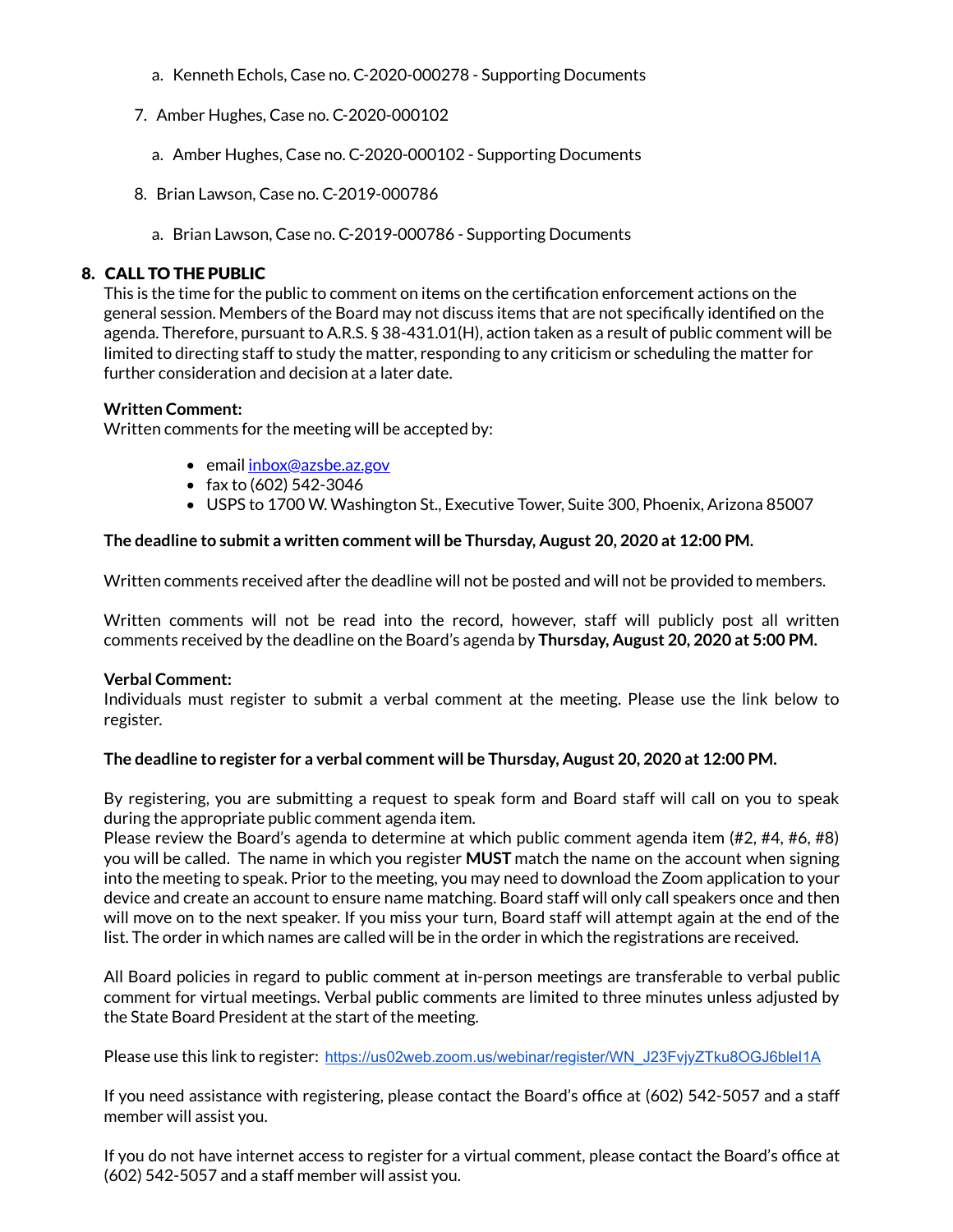# 9. GENERAL SESSION - CERTIFICATION ENFORCEMENT ACTIONS

- A. Presentation, discussion and possible action to approve the Negotiated Settlement Agreements for:
	- 1. Lia DeBaca, Case no. C-2019-647
		- a. Lia DeBaca, Case no. C-2019-647 Supporting Documents
	- 2. Gabriel Moya, Case no. C-2019-672
		- a. Gabriel Moya, Case no. C-2019-672 Supporting Documents
	- 3. Denise Reeves-Nez, Case no. C-2019-477
		- a. Denise Reeves-Nez, Case no. C-2019-477 Supporting Documents
	- 4. Beth Schaffer, Case no. C-2019-00663-R
		- a. Beth Schaffer, Case no. C-2019-00663-R Supporting Documents
	- 5. Kendra Spens, Case no. C-2020-000043
		- a. Kendra Spens, Case no. C-2020-000043 Supporting Documents
	- 6. Joseph Torres, Case no. C-2018-449
		- a. Joseph Torres, Case no. C-2018-449 Supporting Documents
	- 7. Jorge Castillo, Case no. C-2020-000095R
		- a. Jorge Castillo, Case no. C-2020-000095R Supporting Documents
	- 8. Alexis Anderson-Harper, Case no. C-2020-000203
		- a. Alexis Anderson-Harper, Case no. C-2020-000203 -Supporting Documents
	- 9. Paulette Wirth, Case no C-2020-000335
		- a. Paulette Wirth, Case no C-2020-000335-Supporting Documents
	- 10. Connie McCormick-Darien, Case no. C-2019-661
		- a. Connie McCormick-Darien, Case no. C-2019-661-Supporting Documents
- B. Presentation, discussion and possible action on the findings of fact, conclusions of law and recommendation of the Professional Practices Advisory Committee to revoke any and all certificates held by Vidal Barragan, Case no. C-2019-696 for a period of five years
	- 1. Vidal Barragon, Case no. C-2019-696 Supporting Documents
- C. Presentation, discussion and possible action on the findings of fact, conclusions of law and recommendation of the Professional Practices Advisory Committee to Suspend any and all certificates held by Creighton Bourland, Case no. C-2018-833, for a period of five years with conditions
	- 1. Creighton Bourland, Case no. C-2018-833 Supporting Documents